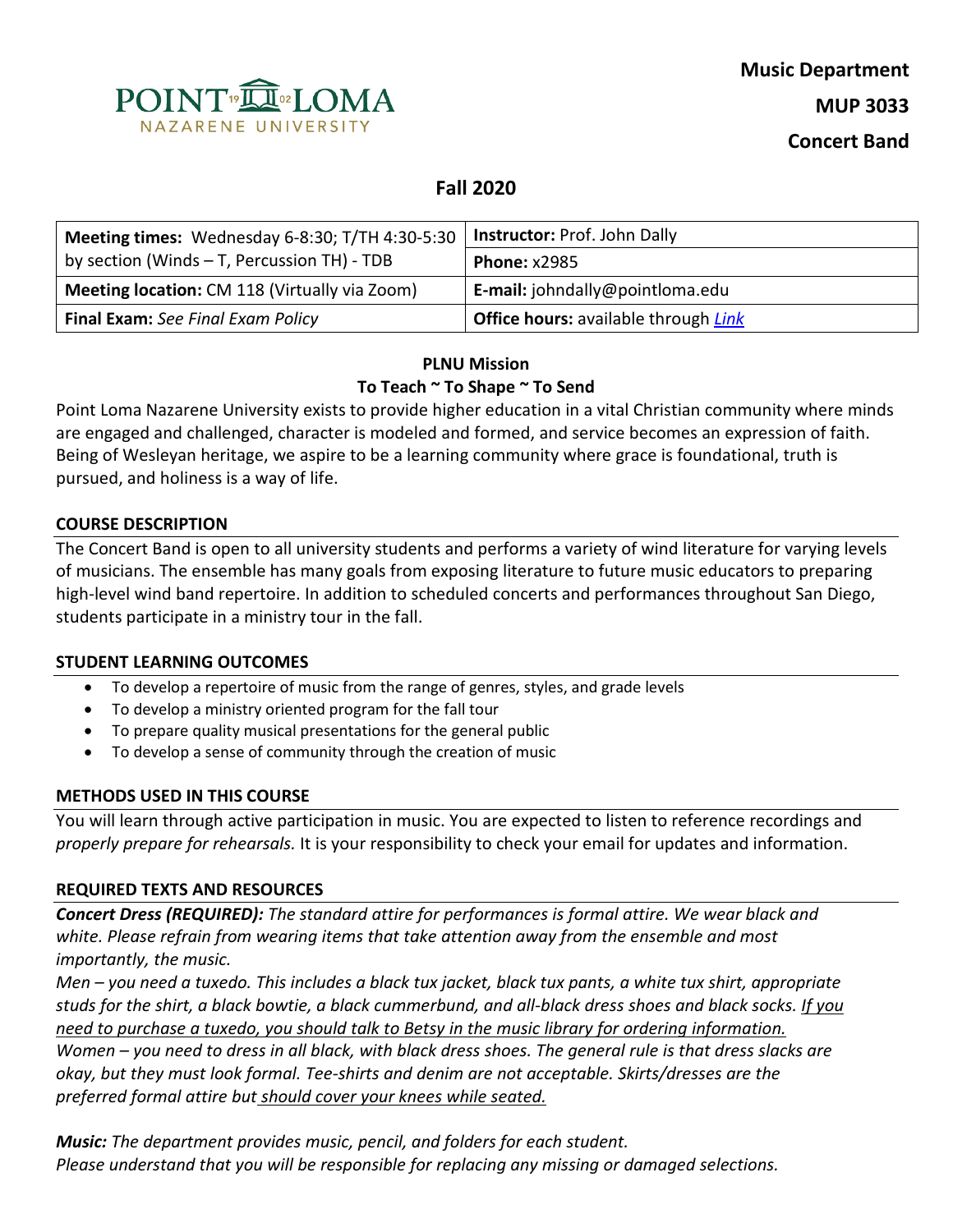*Instruments: Students are encouraged to have their own instrument in good working condition. The department has a limited inventory of instruments av. Department instruments should be checked out through Betsy in the music office.*

*Storage: Lockers are available for instrument storage and may be checked out through Prof Dally or the building manager in the music office. The music building s highly used. It is your responsibility to secure all of your items inside your locker.*

#### **COURSE SCHEDULE**

Weekly Schedule: ALL – Wednesday 6:00-8:bl30pm Winds- Tuesday 4:30-5:30 ~ Percussion – Thursday 4:30-5:30 (TBD)

Performances are will be determined in consultation with the administration and availability of ensemble members.

#### **SECTIONALS**

You are expected to meet as a section a minimum of one hour a week. Sectionals require **ALL MEMBERS** of the section be present to count toward the weekly requirement. The success of sectionals will determine the success of the ensemble. Section leaders will be assigned and expected to establish a specific time each week that ALL of the members can meet to work on assigned sections**.** 

#### **ATTENDANCE PHILOSOPHY**

As a performance ensemble, you will be asked to commit to more than a traditional one-unit course. A lot of work is put into balancing the number of rehearsals and concerts we have in a semester. We depend on you to be at EVERY rehearsal on time and ready to play. The expectation is perfect attendance. Thus, we expect that you will not plan study groups, work, excursions, etc. during rehearsals.

# **ATTENDANCE AND PARTICIPATION (DEPT ADOPTED)**

Students will be advised each term of the schedule of specific ensemble performance obligations they are expected to meet; missing a scheduled performance will result in 1-3 full grades lower *(see Attendance/Participation Policy below).* It is expected that the ensemble performances will take precedence over outside commitments. Students may only petition an absence penalty for circumstances that are beyond their control such as sickness and personal family matters. It is expected that the student will communicate circumstances immediately.

1. Ensemble grades are based on attendance, attitude, and achievement. Students are required and expected to perform to the utmost of their ability, displaying a professional attitude in rehearsals and concerts. 2. Absences due to illness or of a personal nature should be cleared with the conductor of your assigned ensemble. Requests due to personal injury must be accompanied by medical documentation. Timely reporting will help students to avoid penalties due to absence from rehearsals or concerts.

3. At their discretion, conductors may excuse students from rehearsals or concerts for PLNU activities.

4. At their discretion, conductors will have a choice of lowering up to three full grade for missing a performance event. For example, a missed performance for service club may only be docked by one grade while a spring concert would bring a grade down by three full letter grades.

5. Failure to meet the basic guidelines above may result in a student forfeiting their scholarship.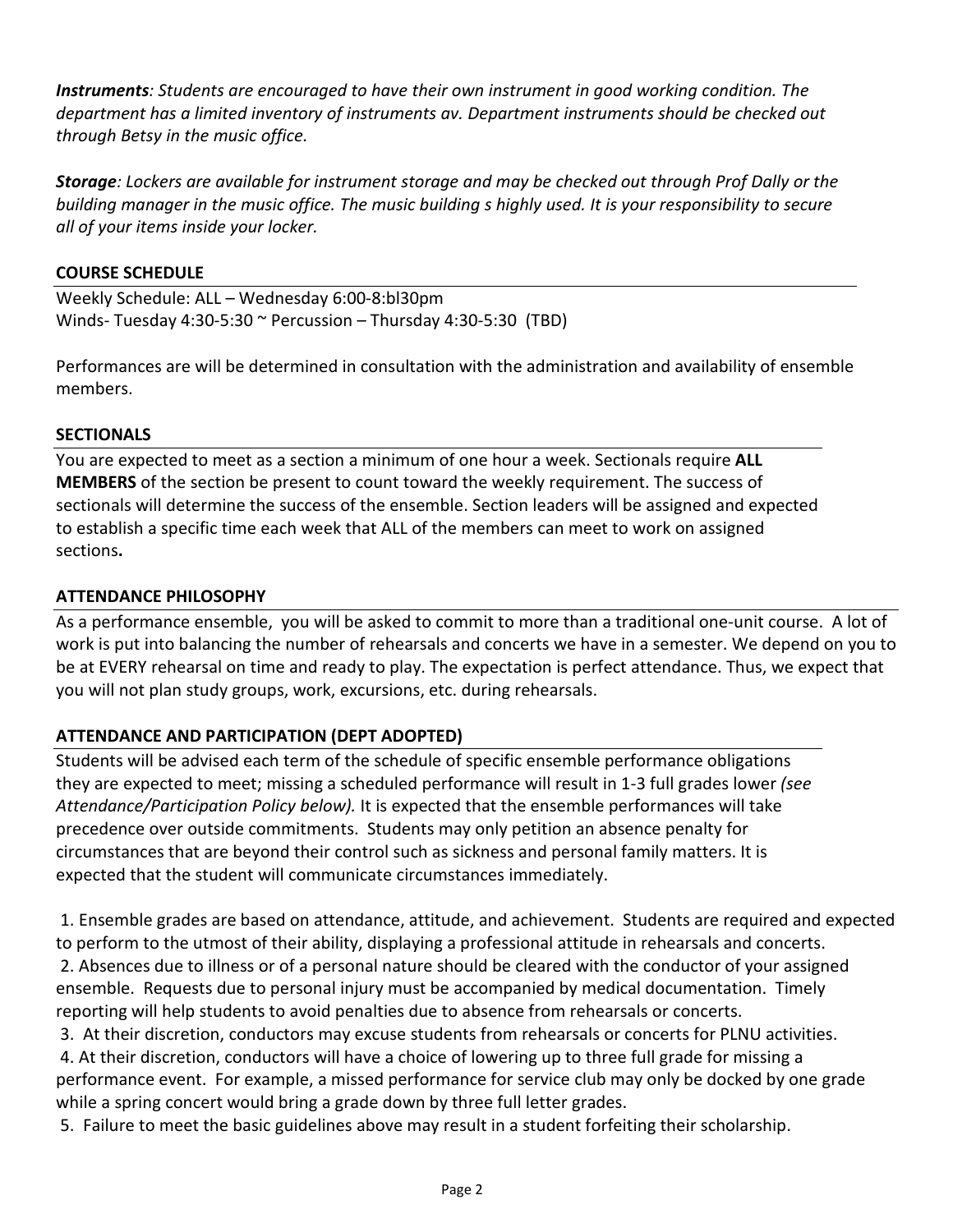This policy above, instituted by the PLNU Music Department states the minimum requirement for all courses. Individual professors **do not** have the option of establishing a more lenient policy; they may, however, establish a more rigorous policy, which is to be described in their course syllabus. See **Academic Policies** in the undergrad student catalog for information on withdraws and drops.

# **COURSE CREDIT HOUR INFORMATION**

In the interest of providing sufficient time to accomplish the stated Course Learning Outcomes, this class meets the PLNU credit hour policy for a 1 unit class delivered over 15 weeks. It is anticipated that students will spend a minimum of 37.5 participation hours per credit hour on their coursework. For this course, students will spend an estimated 30 total hours meeting the course learning outcomes. The time estimations are provided in the Canvas modules.

# **PLNU ATTENDANCE AND PARTICIPATION POLICY**

Regular and punctual attendance at all **synchronous** class sessions is considered essential to optimum academic achievement. If the student is absent for more than 10 percent of class sessions (virtual or face-toface), the faculty member will issue a written warning of de-enrollment. If the absences exceed 20 percent, the student may be de-enrolled without notice until the university drop date or, after that date, receive the appropriate grade for their work and participation. In some courses, a portion of the credit hour content will be delivered **asynchronously** and attendance will be determined by submitting the assignments by the posted due dates. See [Academic Policies](https://catalog.pointloma.edu/content.php?catoid=46&navoid=2650#Class_Attendance) in the Undergraduate Academic Catalog. If absences exceed these limits but are due to university excused health issues, an exception will be granted.

# **Asynchronous Attendance/Participation Definition**

A day of attendance in asynchronous content is determined as contributing a substantive note, assignment, discussion, or submission by the posted due date. Failure to meet these standards will result in an absence for that day. Instructors will determine how many asynchronous attendance days are required each week.

#### **ASSESSMENT AND GRADING**

Two percent will be deducted for each unexcused tardy. Six percent will be deducted for each unexcused absence from rehearsal. Students are to notify me before an absence or tardy occurs so that the absence/tardy can be excused. There will be no penalty for excused absences or tardies.

| Attendance and Participation   70% |     |
|------------------------------------|-----|
| <b>Practical Assignments</b>       | 30% |

#### **INCOMPLETES AND LATE ASSIGNMENTS**

All assignments are to be submitted/turned in by the beginning of the class session on the day they are due. Late work will not be accepted. If there are any issues you know about that may prevent you from completing an assignment in a timely manner, be sure to discuss it with me before the due date.

#### **PRIVATE LESSONS**

*One of the best ways to become a better player is to be actively involved in a private studio. Although music majors/minors, scholarship recipients, and performance award recipients may be required to take lessons; I encourage all students to consider joining a studio regardless of your major. If you have room in your schedule, lessons are a great deal. If your schedule reads "MUA000 audition first week" you have a holding line that has you pat for lessons. You will need to drop that class and add the correct number for your lessons.*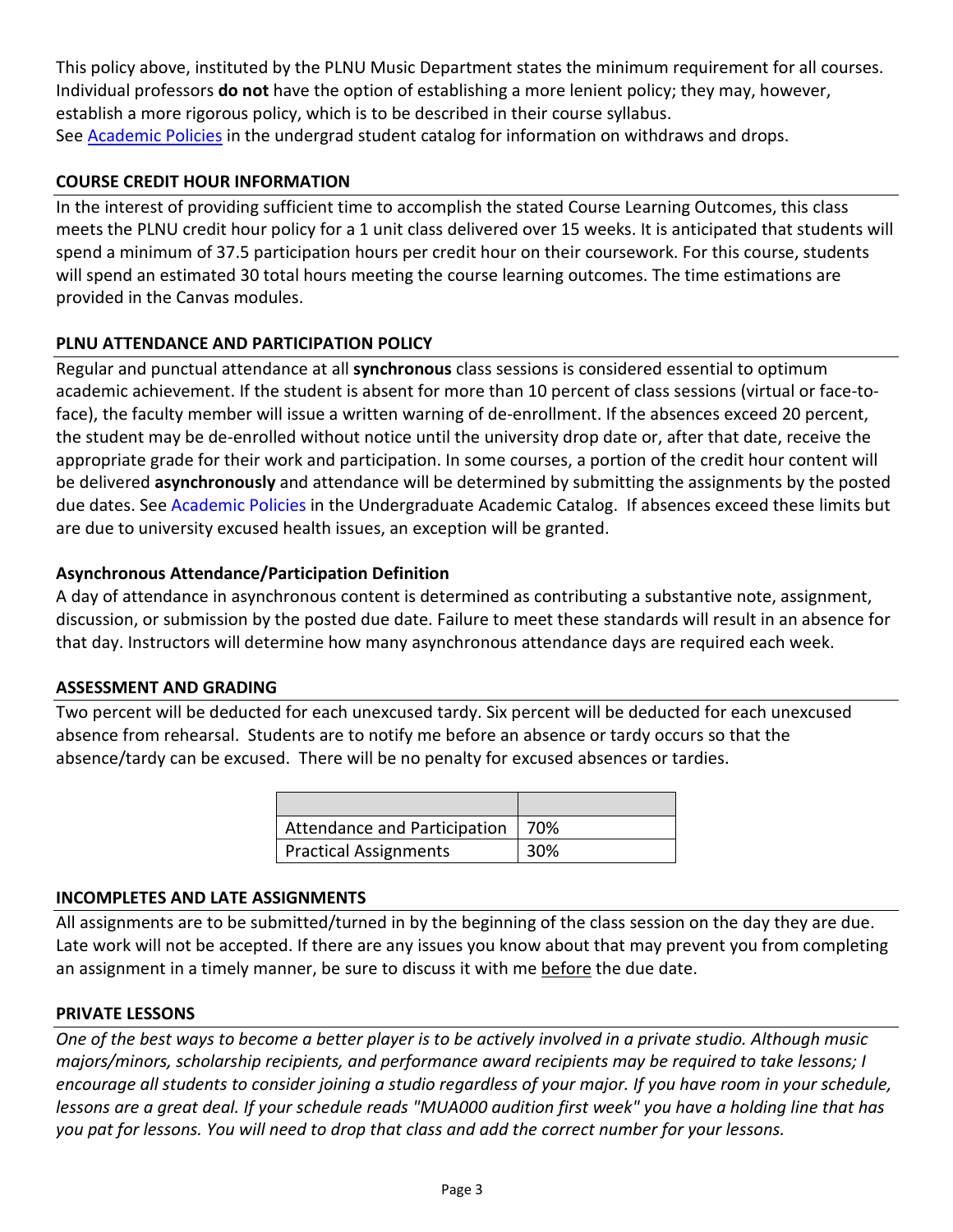| <b>Adjunct Name</b> | <b>Email</b>               | <b>Phone</b> | Instrument(s)                 |
|---------------------|----------------------------|--------------|-------------------------------|
| Pam Martchev        | Pamflute75@gmail.com       | 213-840-9433 | Flute and Piccolo             |
| Sarah Skuster       | sarah skuster@yahoo.com    | 760-617-6059 | Oboe                          |
| Danette White       | danettebassoon@hotmail.com | 619-444-1087 | Bassoon                       |
| <b>Mark Shannon</b> | spfmarcato@aol.com         | 415-786 6094 | Sax, Clarinet                 |
| John Wilds          | trombacelt@aol.com         | 619-696-9324 | <b>Trumpet</b>                |
| Mike McCoy          | mikelmccoy@mac.com         | 858-245-4697 | French Horn                   |
| Sean Reusch         | tbonereusch@earthlink.net  |              | Trombone / Euphonium          |
| Jenn Opdahl         | jropdahl@yahoo.com         | 858-200-6540 | Tuba                          |
| <b>Andy Watkins</b> | andwat82@gmail.com         | 773-458-0627 | <b>Drumset and Percussion</b> |

# **USE OF TECHNOLOGY**

In order to be successful in the online environment, you'll need to meet the minimum technology and system requirements; please refer to the *[Technology and System Requirements](https://help.pointloma.edu/TDClient/1808/Portal/KB/ArticleDet?ID=108349)* information. Additionally, students are required to have headphone speakers compatible with their computer available to use. If a student is in need of technological resources please contact [student-tech-request@pointloma.edu.](mailto:student-tech-request@pointloma.edu)

Problems with technology do not relieve you of the responsibility of participating, turning in your assignments, or completing your class work.

# **FINAL EXAMINATION POLICY**

Successful completion of this class requires taking the final examination **on its scheduled day**. The final examination schedule is posted on the [Class Schedules](http://www.pointloma.edu/experience/academics/class-schedules) site. No requests for early examinations or alternative days will be approved.

# **SPIRITUAL CARE**

Please be aware PLNU strives to be a place where you grow as whole persons. To this end, we provide resources for our students to encounter God and grow in their Christian faith. If students have questions, a desire to meet with the chaplain or have prayer requests you can contact th[e Office of Spiritual Development](https://www.pointloma.edu/offices/spiritual-development)

# **PLNU COPYRIGHT POLICY**

Point Loma Nazarene University, as a non-profit educational institution, is entitled by law to use materials protected by the US Copyright Act for classroom education. Any use of those materials outside the class may violate the law.

# **PLNU ACADEMIC HONESTY POLICY**

Students should demonstrate academic honesty by doing original work and by giving appropriate credit to the ideas of others. Academic dishonesty is the act of presenting information, ideas, and/or concepts as one's own when in reality they are the results of another person's creativity and effort. A faculty member who believes a situation involving academic dishonesty has been detected may assign a failing grade for that assignment or examination, or, depending on the seriousness of the offense, for the course. Faculty should follow and students may appeal using the procedure in the university Catalog. Se[e Academic Policies](https://catalog.pointloma.edu/content.php?catoid=41&navoid=2435#Academic_Honesty) for definitions of kinds of academic dishonesty and for further policy information.

# **PLNU ACADEMIC ACCOMMODATIONS POLICY**